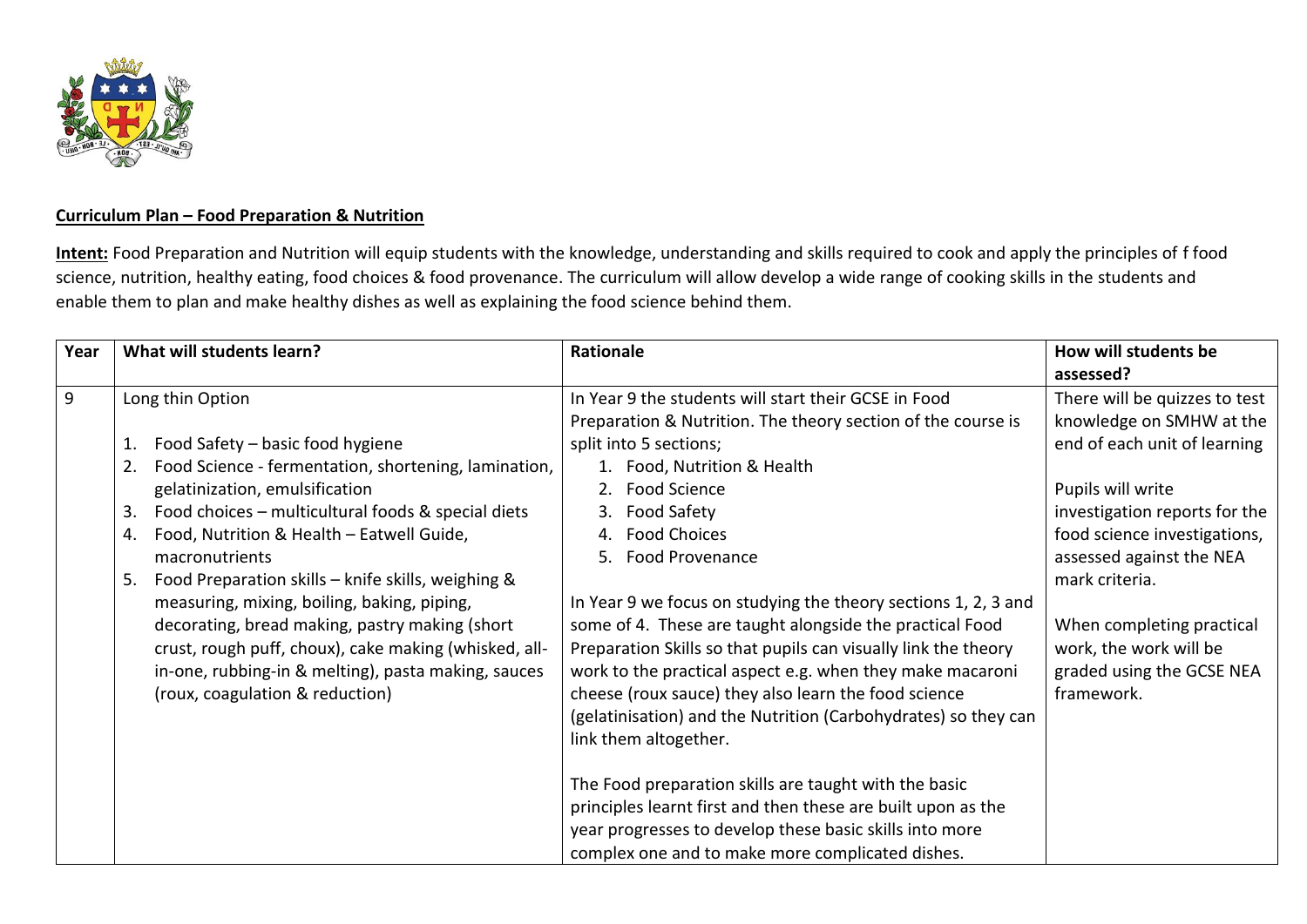|    |                            |                                      | Pupils are also taught food investigations at a more basic<br>level to prepare them for the NEA work they will complete in<br>subsequent years |                                    |              |              |
|----|----------------------------|--------------------------------------|------------------------------------------------------------------------------------------------------------------------------------------------|------------------------------------|--------------|--------------|
| 10 | Long thin option           | <b>Mid-Size option</b>               | Long thin option                                                                                                                               | Mid-size option (Year 1)           | Long thin    | Mid-Size     |
|    | 1. Food Safety -           | 1. Food Safety - basic food          | In Year 10 we build on the                                                                                                                     | The theory section of GCSE         | Quizzes &    | Quizzes &    |
|    | Microorganisms,            | hygiene                              | theory learnt in the                                                                                                                           | Food Preparation & Nutrition       | tests at the | tests at the |
|    | enzymes & bacterial        | 2. Food Science -                    | previous year and introduce                                                                                                                    | is split into 5 sections;          | end of each  | end of each  |
|    | contamination              | fermentation,                        | areas of the 5 sections that                                                                                                                   | 1. Food, Nutrition &               | unit of      | unit of      |
|    | 2. Food Science - cooking  | shortening, lamination,              | haven't already been                                                                                                                           | Health                             | learning.    | learning.    |
|    | of food & heat             | gelatinization,                      | covered.                                                                                                                                       | 2. Food Science                    |              |              |
|    | transfer, raising agents,  | emulsification                       |                                                                                                                                                | 3. Food Safety                     | Pupils will  | Pupils will  |
|    | fats & oils                | 3. Food choices -                    | Pupils will build on their                                                                                                                     | <b>Food Choices</b><br>4.          | complete an  | complete an  |
|    | 3. Food choices - food     | multicultural foods &                | practical skills learnt in year                                                                                                                | 5. Food Provenance                 | exam style   | exam style   |
|    | labelling & factors        | special diets                        | 9 and have opportunities to                                                                                                                    | In Year 1 we focus on studying     | assessment   | assessment   |
|    | affecting food choice      | Food, Nutrition &<br>4.              | repeat some enabling them                                                                                                                      | the theory sections 1, 2, 3 & 4.   | in.          | in           |
|    | 4. Food, Nutrition &       | Health - Eatwell Guide,              | to master them as well as                                                                                                                      | These are taught alongside the     | assessment   | assessment   |
|    | Health $-$                 | macronutrients                       | make new dishes and                                                                                                                            | practical Food Preparation         | week.        | week.        |
|    | Macronutrients,            | <b>Food Preparation skills</b><br>5. | learning more complex                                                                                                                          | Skills so that pupils can visually |              |              |
|    | micronutrients, diet       | - knife skills, weighing             | cooking skills. The also start                                                                                                                 | link the theory work to the        | Practical    | Practical    |
|    | related                    | & measuring, mixing,                 | to cook more than one dish                                                                                                                     | practical aspect e.g. when they    | work will be | work will be |
|    | 5. Food Preparation skills | boiling, baking, piping,             | in a lesson, teaching them                                                                                                                     | make macaroni cheese (roux         | graded using | graded using |
|    | - meat & fish              | decorating, bread                    | to plan and dovetail a skill                                                                                                                   | sauce) they also learn the food    | the NEA      | the NEA      |
|    | preparation, doughs,       | making, pastry making                | they need to use in                                                                                                                            | science (gelatinisation) and the   | assessment   | assessment   |
|    | planning & dovetailing,    | (short crust, rough                  | completing the practical                                                                                                                       | Nutrition (Carbohydrates) so       | criteria.    | criteria.    |
|    |                            | puff, choux), cake                   | element of the NEA2                                                                                                                            | they can link them altogether.     |              |              |
|    |                            | making (whisked, all-                |                                                                                                                                                | The Food preparation skills are    | The mock     | The mock     |
|    |                            | in-one, rubbing-in &                 | The students will complete                                                                                                                     | taught with the basic              | NEA will be  | NEA will be  |
|    |                            | melting), pasta making,              | two mock NEAs;                                                                                                                                 | principles learnt first and then   | graded using | graded using |
|    |                            | sauces (roux,                        | • NEA $1$ – the food science                                                                                                                   | these are built upon as the        | the NEA      | the NEA      |
|    |                            | coagulation &                        | investigation.                                                                                                                                 | year progresses to develop         | framework    | framework    |
|    |                            | reduction)                           | $\bullet$ NEA 2 - the Food                                                                                                                     | these basic skills into more       | and full     | and full     |
|    |                            |                                      | preparation task                                                                                                                               |                                    | feedback     | feedback     |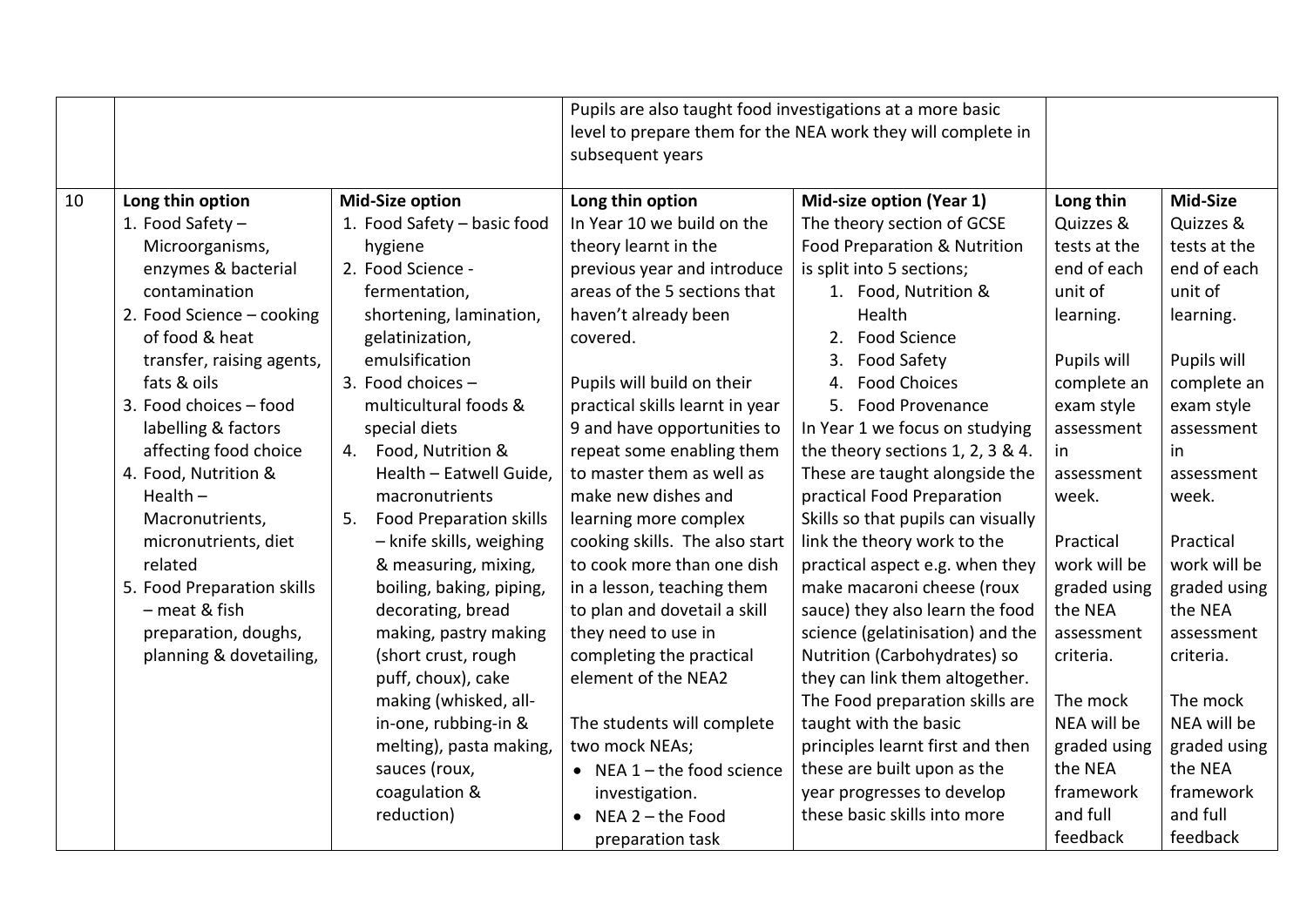|    |                                  |                           |                               | complex one and to make           | will be given | will be given |
|----|----------------------------------|---------------------------|-------------------------------|-----------------------------------|---------------|---------------|
|    |                                  |                           |                               | more complicated dishes.          | to students.  | to students.  |
|    |                                  |                           |                               | Pupils are also taught food       |               |               |
|    |                                  |                           |                               | science investigations to         |               |               |
|    |                                  |                           |                               | prepare them for the NEA          |               |               |
|    |                                  |                           |                               | work they will complete in        |               |               |
|    |                                  |                           |                               | subsequent years. They            |               |               |
|    |                                  |                           |                               | complete a mock NEA 1 and         |               |               |
|    |                                  |                           |                               | NEA 2 in year 1.                  |               |               |
|    |                                  |                           |                               |                                   |               |               |
| 11 | Long thin option                 | <b>Mid-Size option</b>    | Long thin option              | <b>Mid-Size option</b>            | Long thin     | Mid-Size      |
|    | Completion of NEA 1<br>1.        | 1. Completion of NEA 1    | In year 11 the students start | In year 11 the students start     | The NEA's     | The NEA's     |
|    | 2.<br><b>Completion of NEA 2</b> | 2. Completion of NEA 2    | the year by completing        | the year by completing their      | will be       | will be       |
|    | 3.<br>Food provenance            | 3. Food provenance        | their NEA 1 (the exam         | NEA 1 (the exam board             | internally    | internally    |
|    | Revisit of the other 4<br>4.     | 4. Revisit of the other 4 | board releases the topics     | releases the topics for this on   | marked and    | marked and    |
|    | subject areas in                 | subject areas in          | for this on September 1),     | September 1), they then           | a selection,  | a selection,  |
|    | preparation for the              | preparation for the       | they then complete their      | complete their NEA 2 (topic       | chosen by     | chosen by     |
|    | external examination.            | external examination.     | NEA 2 (topic released on      | released on November 1).          | the exam      | the exam      |
|    |                                  |                           | November 1). These have       | These have to be completed as     | board will be | board will be |
|    |                                  |                           | to be completed as soon as    | soon as topics are released to    | sent for      | sent for      |
|    |                                  |                           | topics are released to        | enable them to be marked and      | moderation.   | moderation.   |
|    |                                  |                           | enable them to be marked      | submitted to the exam board       |               |               |
|    |                                  |                           | and submitted to the exam     | by May.                           | Mock exams    | Mock exams    |
|    |                                  |                           | board by May.                 |                                   | will be       | will be       |
|    |                                  |                           |                               | Throughout the completion of      | marked        | marked        |
|    |                                  |                           | Throughout the completion     | the NEA, in lessons there will    | using the     | using the     |
|    |                                  |                           | of the NEA, in lessons there  | be built in time to revisit prior | mark          | mark          |
|    |                                  |                           | will be built in time to      | learning, complete short          | scheme        | scheme        |
|    |                                  |                           | revisit prior learning,       | quizzes and tests and produce     | provided by   | provided by   |
|    |                                  |                           | complete short quizzes and    | revision resources. This          | the exam      | the exam      |
|    |                                  |                           | tests and produce revision    | ensures the students are          | board for     | board for     |
|    |                                  |                           | resources. This ensures the   | equipped with the K&U for         | the           | the           |
|    |                                  |                           | students are equipped with    | their exam assessments. This      |               |               |